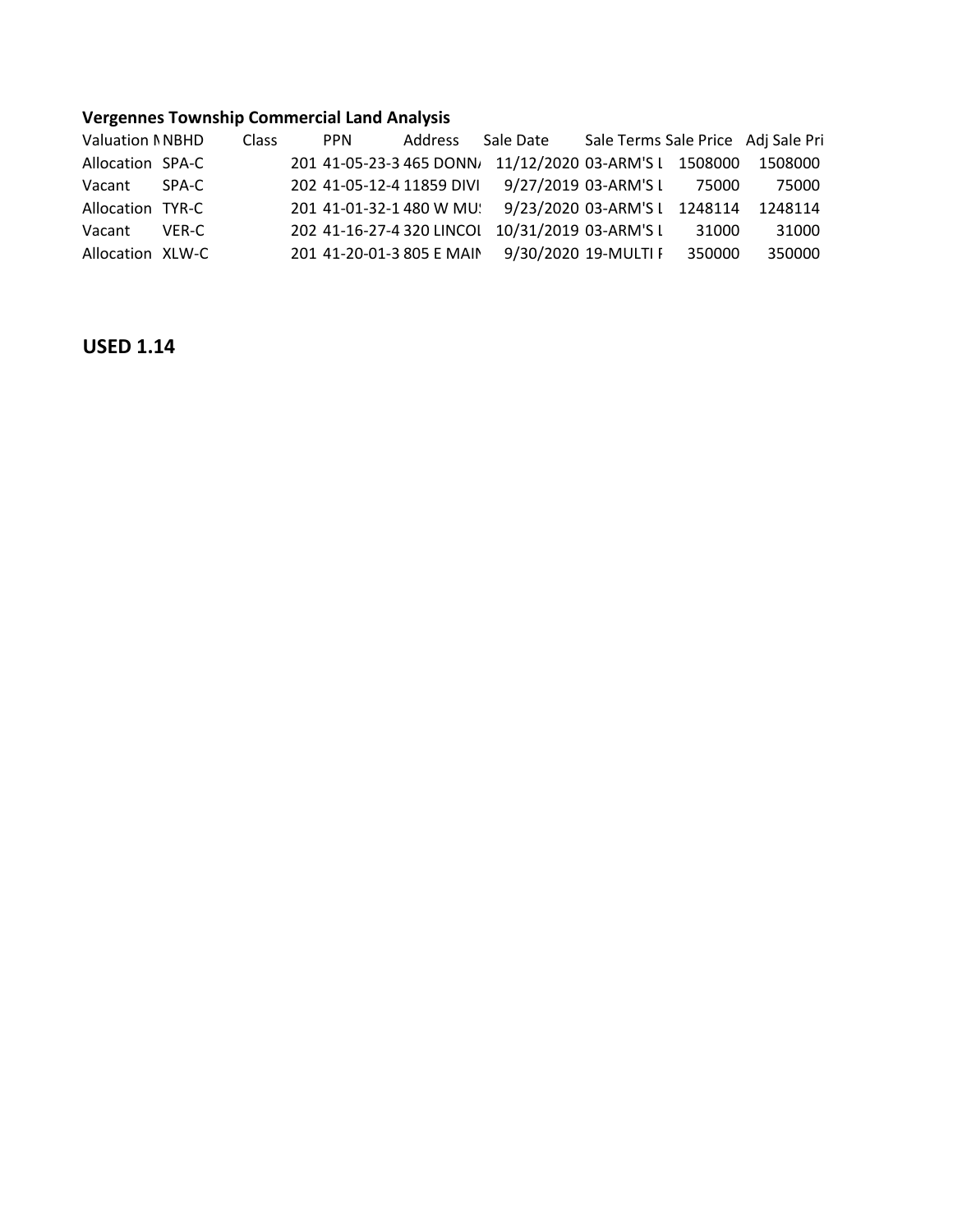|     |            |                  | Confidentia Liber/Page Acreage Land Descr Land Size 1 Land Descr Land size 2 Land Descr Land Size 3    |                                                 |          |  |  |
|-----|------------|------------------|--------------------------------------------------------------------------------------------------------|-------------------------------------------------|----------|--|--|
| No  | $2.02E+14$ | 4.89 RES         | 74800 RES                                                                                              | 138208 <div i<="" not="" td=""><td>0</td></div> | 0        |  |  |
| No  | $2.02E+14$ | 2.01 RURAL       | 87555.6 <div i<="" not="" td=""><td><math>0</math> <div i<="" not="" td=""><td>0</td></div></td></div> | $0$ <div i<="" not="" td=""><td>0</td></div>    | 0        |  |  |
| No  | $2.02E+14$ | 2.11 17 MILE     | 91911.6                                                                                                |                                                 | 0        |  |  |
| Yes | $2.02E+14$ | 1.11 LINCOLN L/  | 48351.6                                                                                                | 0                                               | $\Omega$ |  |  |
| No  | $2.02E+14$ | 0.448 MAIN ST E/ | 19497                                                                                                  | 0                                               | 0        |  |  |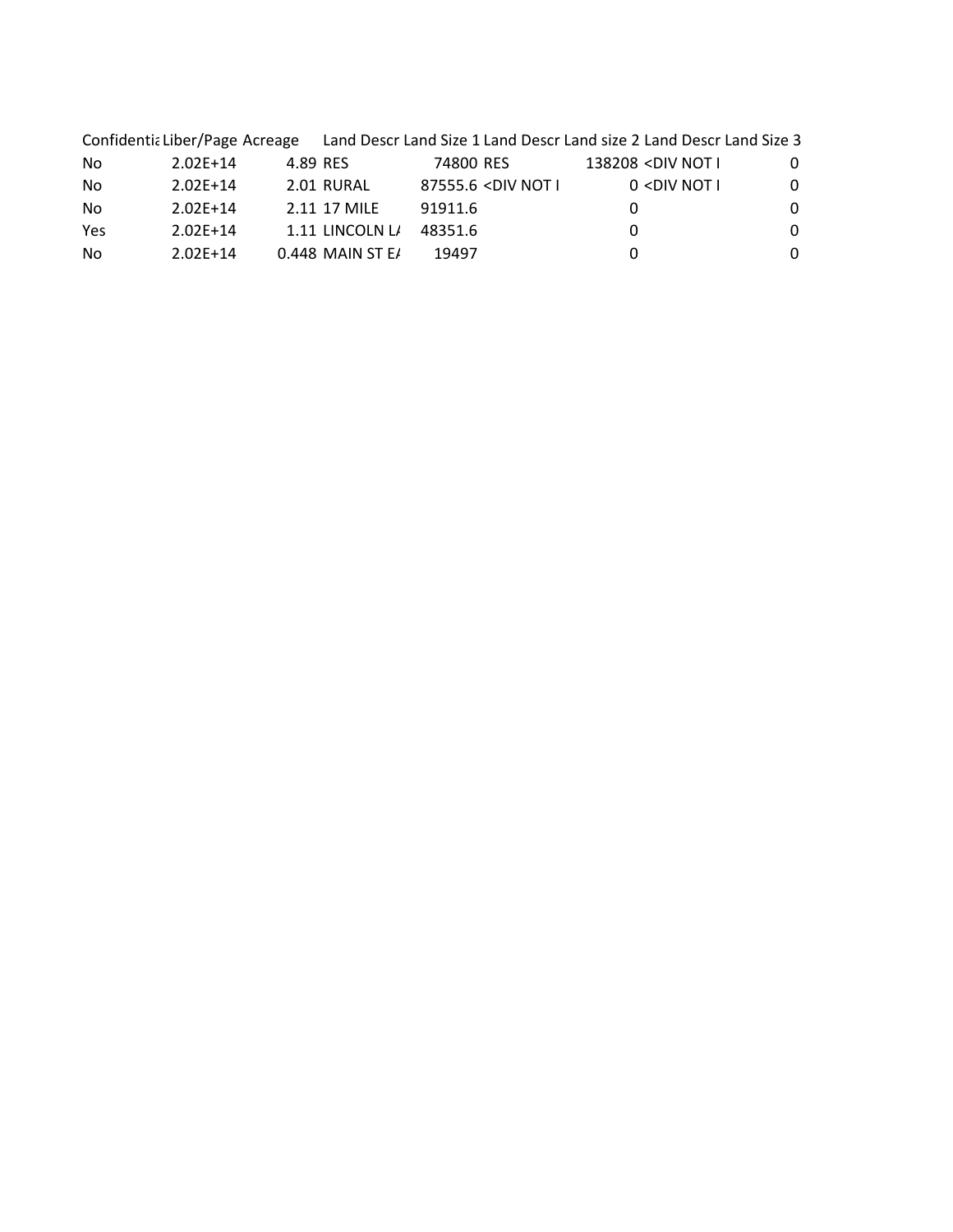|                                                                                                                                                              | Land Descr Land Size 4 Land Descr Land Size 5 Frontage LV                                                  |   |        |        |        | L/I Value Res Bldg Va Ag Bldg Val |   |
|--------------------------------------------------------------------------------------------------------------------------------------------------------------|------------------------------------------------------------------------------------------------------------|---|--------|--------|--------|-----------------------------------|---|
| <div i<="" not="" td=""><td><math>0</math> <div i<="" not="" td=""><td>0</td><td>453.38</td><td>213008</td><td>9216</td><td></td><td>O</td></div></td></div> | $0$ <div i<="" not="" td=""><td>0</td><td>453.38</td><td>213008</td><td>9216</td><td></td><td>O</td></div> | 0 | 453.38 | 213008 | 9216   |                                   | O |
| <div i<="" not="" td=""><td><math>0</math> <div i<="" not="" td=""><td></td><td>0</td><td>65667</td><td></td><td></td><td>0</td></div></td></div>            | $0$ <div i<="" not="" td=""><td></td><td>0</td><td>65667</td><td></td><td></td><td>0</td></div>            |   | 0      | 65667  |        |                                   | 0 |
|                                                                                                                                                              |                                                                                                            | 0 | 608    | 91238  | 140898 |                                   | 0 |
|                                                                                                                                                              |                                                                                                            |   | 0      | 33846  |        |                                   | 0 |
|                                                                                                                                                              |                                                                                                            |   | 132    | 19497  | 10213  |                                   | O |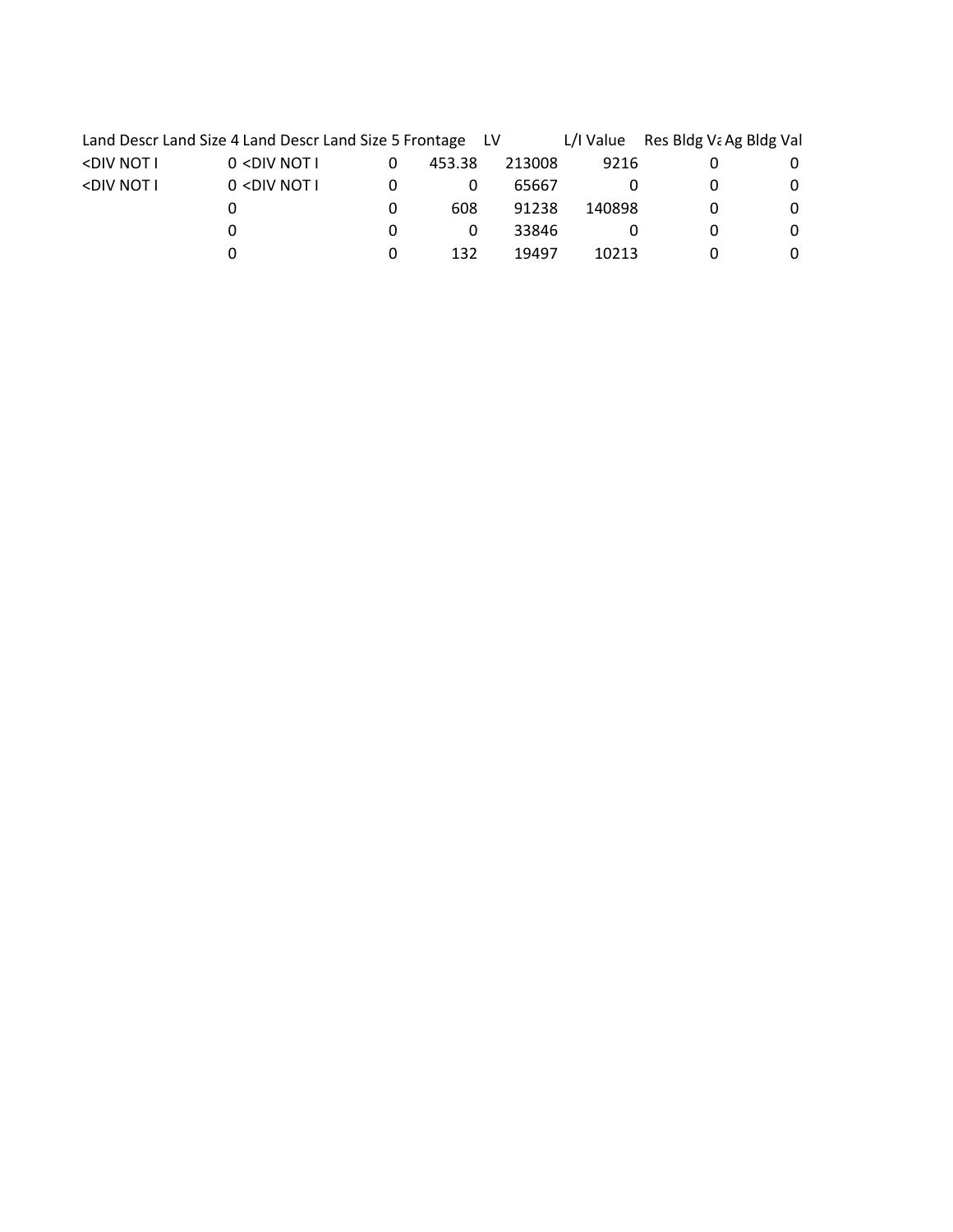C/I Bldg Va L/V Ratio Allocation I Extraction I LV Used Land SqFt \$/SqFt \$/FF Comments 1130540 0.157461 237451.7 368244 237451.7 213008 1.114755 523.7365 0 1 75000 75000 75000 87555.6 0.856599 #DIV/0! 481664 0.12782 159534.1 625552 159534.1 91911.6 1.735734 262.3916 Leased fee 0 1 31000 31000 31000 48351.6 0.641137 #DIV/0! 281231 0.062703 21946.12 58556 21946.12 19497 1.125615 166.2585 524931.9 460323.8 1.140354